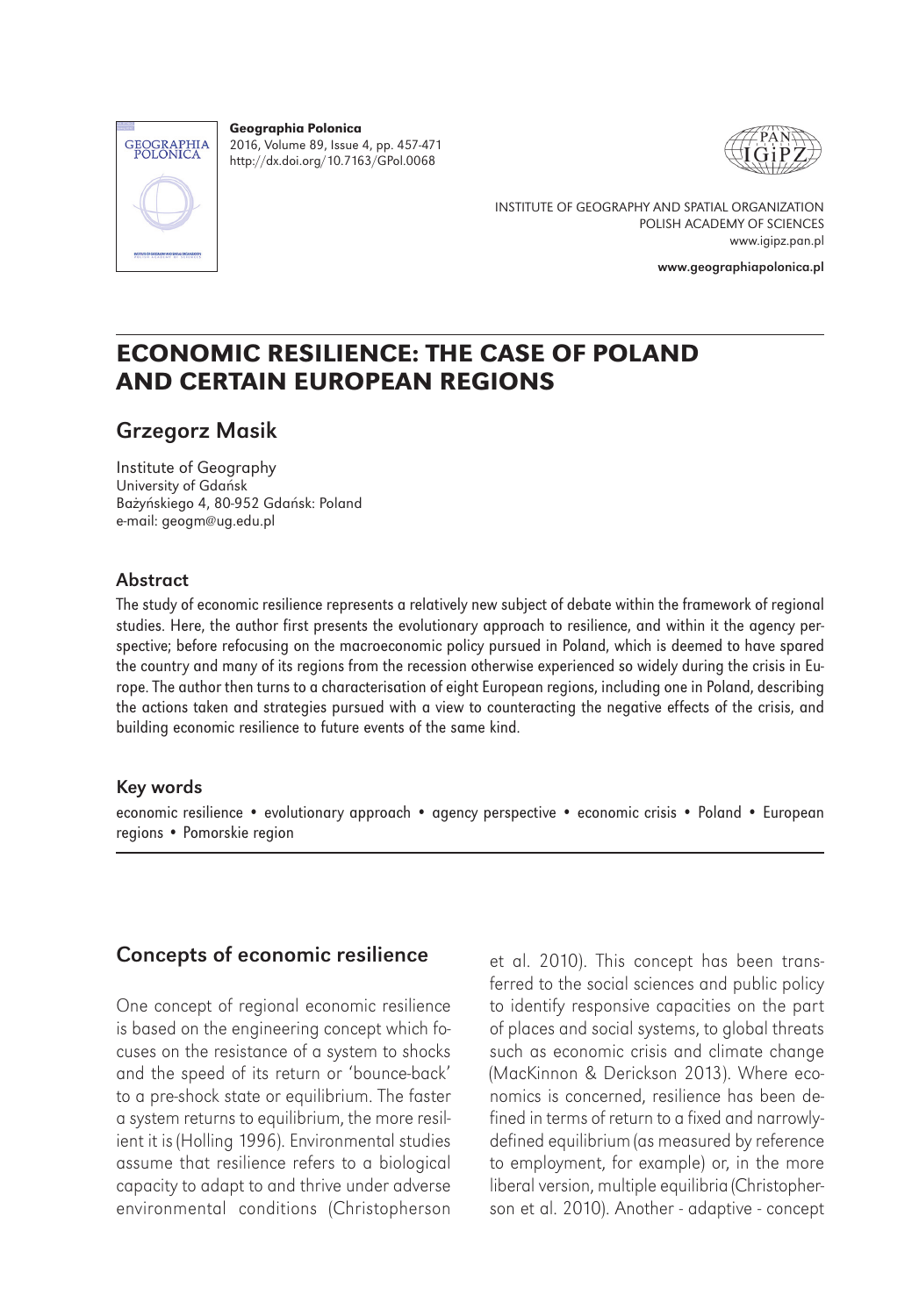of resilience sees this as a dynamic attribute associated with a process of continual development (Pendall et al. 2010). The essence of adaptive resilience is an ability to change as circumstances change, to adapt and, where appropriate, transform (Goldstein et al. 2015).

Regional resilience can therefore be defined as an "ability of a region to anticipate, prepare for, respond to, and recover from a disturbance" (Foster 2007: 14). According to Briguglio et al. (2009: 233), economic resilience refers to the "policy-induced ability of an economy to recover from or adjust to the negative impacts of adverse exogenous shocks and to benefit from positive shocks". Santos and Partidário (2011: 1519) assert that resilience can be described as "the capacity of a system (e.g. a region, an economic activity, a city, a household) to absorb disturbance and reorganise without collapsing or considerably changing their identity". It implies that exogenous shocks can contribute to future positive changes that in some events are less possible in a period of economic growth.

One attempt at conceptualising resilience is an evolutionary approach. It sees economic resilience in terms of complex socio-ecological systems (Simmie & Martin 2010; Davoudi 2013). The evolutionary approach draws attention to the cultural, institutional and social contingencies of regions that determine their ability to adapt to changing market conditions, and the emergence of new technologies and competitors, and thus their capacity to create new development trajectories (Boschma & Martin 2007; Bristow 2010). This approach "recognises the importance of political and social processes without eliminating the economic from consideration and in a way that is acutely sensitive to context, specifically including that defined by geographic difference" (Hayter 2004: 96). This respect for difference is based on an embeddedness of economies in which economic processes are socialised and politicised.

The evolutionary approach has an analogy with natural ecosystems, as it assumes that resilient regions have certain key features. They require diversity (as opposed to uniformity)

in the number of 'species' of business, institutions and sources of energy. Resilience suggests a need to reinforce local food production and the diversity of businesses owned by local people. Resilient places require modularity, or the capacity to re-organise in the event of a shock so that they can supply their core needs without reliance on transport. In other words, places need to be engaged with the wider world, but in line with an ethic of networking and information sharing, rather than mutual dependence (Hopkins 2008). Resilient places are characterised by small-scale, localised activities that are embedded in the local environment, and adapted to its limits. Cities and regions can be rendered vulnerable by over-dependence on key industrial sectors in structural decline such as coal mining, steel and shipbuilding. Thus, as well as diversity across a range of sectors, resilience also implies that these sectors should be relatively small–scale, such that no one sector or company becomes dominant locally, and there is always some spare capacity for adaptation in the event of structural change and industrial decline. This also implies that resilience is characterised by dispersion rather than centralised control over systems (Bristow & Wells 2005; Gibbs et al. 2005; Bristow 2010). Resilience requires mutual use of local assets, capacities and resources and localised production, trading and exchange. The evolutionary approach to resilience also implies a healthy core or supporting economy of family, neighbourhood, community and civil society, which is strong in reciprocity, co-operation, sharing and collaboration in the delivery of essential services, care provision and care for families (Hopkins 2008; Jackson 2009).

The agency perspective in resilience is a quite new approach in theories surrounding complex adaptive systems. This perspective assumes that an active role in shaping regional resilience played by local and regional policymakers, institutions, NGO's and other stakeholders. Folke (2006) asserts that policymakers do not control all the factors shaping resilience, but can help manage and support the development of appropriate capacities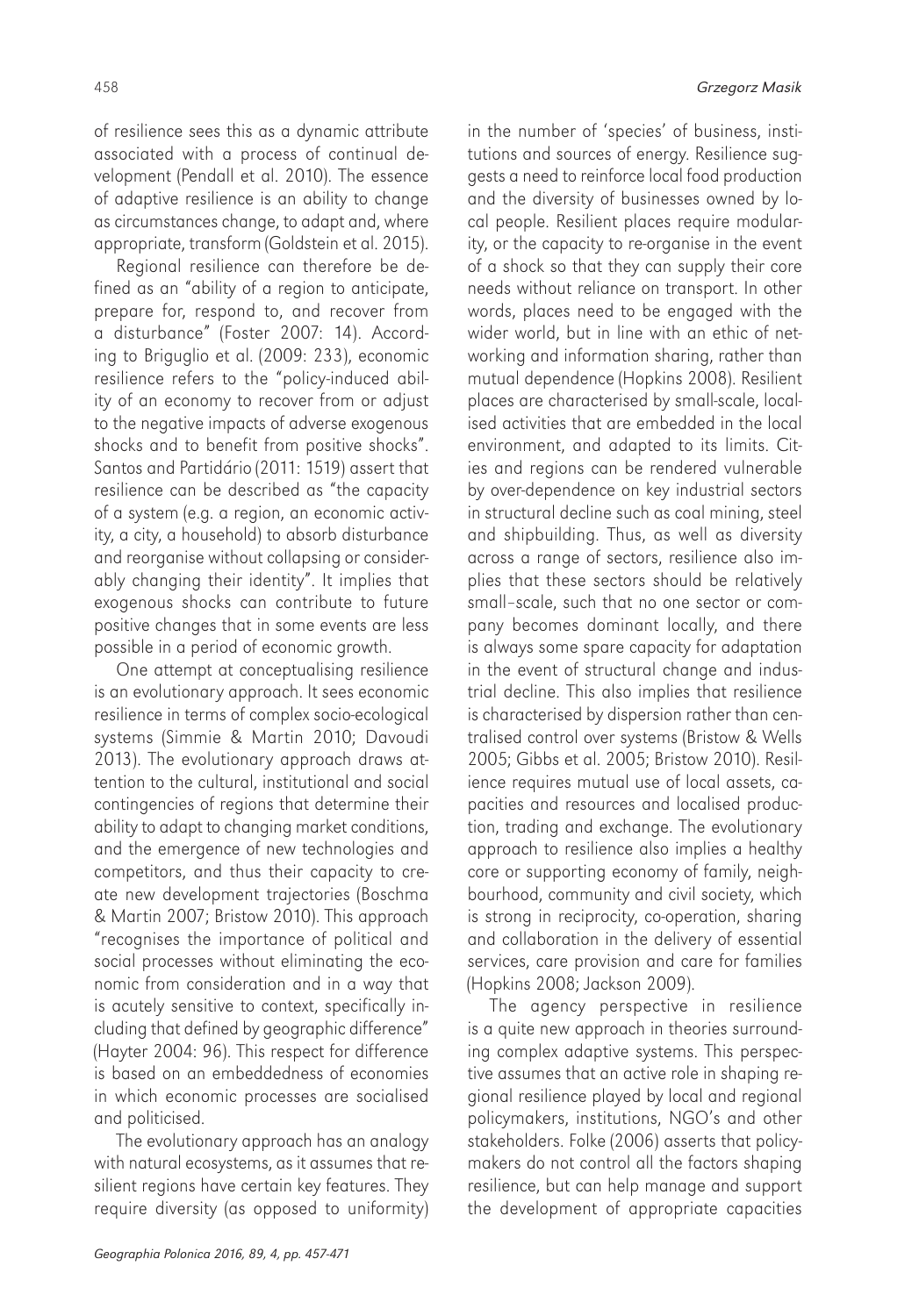for self-organisation and adaptation. Bristow and Healy (2014a) say that the networked nature of governance and policy is critical in resilience. Institutions of governance act as a connector, and they provide collective agency for more complex communication and co-operation. Human agents have capacities to imagine, anticipate and respond to change, as well as the ability to take pro-active, intentional action to build up the capacities of resilient regions. In this meaning, resilience denotes self-organisation and a people-oriented system (Bristow & Healy 2014b). Furthermore, Davidson (2010) emphasizes that human agency may function through both individual and collective forms, and at multiple scales including those of the household, community, region and country. But only strong actors play a crucial role in shaping the social norms and rationalities for action influencing agents' behaviour in regions (Bristow & Healy 2015).

Significant in shaping resilience by agency are strong relationships between the public, private and social economy sectors, governance institutions and the environment (McInroy & Longlands 2010). Skelcher (2005) says that polycentric governance systems are deemed better equipped to foster resilience: issues of differing geographical range can be managed at different spatial scales, their high degree of overlap and redundancy making them less vulnerable if one institution or approach fails; while a large number of institutional entities promotes experimentation with new approaches, and maximises opportunities for mutual learning. A critical role is also played by subnational actors, in terms of mobilising knowledge of the economic environment. They know territorial specificities and are able to assess the particular vulnerabilities, risks and opportunities associated with their territory (Bristow & Healy 2014a).

Interventions may concern structural adjustment mechanisms, such as automatic fiscal stabilisers or may involve purposeful actions. Activities can include policies which provide support for companies affected adversely, in the form of temporary wage subsidies or investments in rapid redeployment initiatives to support workers' adaptability to changing labour market conditions, or providing funds to support individual re-training or skills enhancement. A number of interventions can be combined to create an 'Economic Resilience Package' to "alleviate the worst effects of the recession". In some cases, economic resilience may be enhanced through prospective actions that seek to strengthen economic structures and systems, e.g. by diversifying regional output and encouraging modularity so that shocks to the system can be contained (Bristow & Healy 2014a).

From the macroeconomic point of view, it was Briguglio et al. (2009) who developed the concept of economic resilience. These authors deem it to be determined by macroeconomic stability, fiscal deficit, inflation and unemployment and external debt, but also by microeconomic market efficiency (including efficient market mechanisms), good governance (appropriate government intervention to foster economic resilience), and a developed and responsible society possessing highlevel qualifications and enjoying good health. In contrast to resilience, the same authors define economic vulnerability as "exposure of an economy to exogenous shocks, arising out of economic openness" (p. 232). They also suggest that vulnerability is affected by economic openness, export concentration and dependence on strategic imports. However, Christopherson et al. (2010) point out that there are several, universal factors of particular importance that allow a given region to adjust and adapt to changing conditions over time. These are: a strong regional system of innovation; strengths in the factors that create a 'learning region'; modern productive infrastructure (transport, broadband provision, etc.); a skilled, innovative and entrepreneurial workforce; and a supportive financial system providing patient capital and diversified economic base not over-reliant on a single industry.

The aim of the work detailed here has been to identify how state and regional agencies have responded to economic crisis. To achieve this aim, analysis begins by outlining the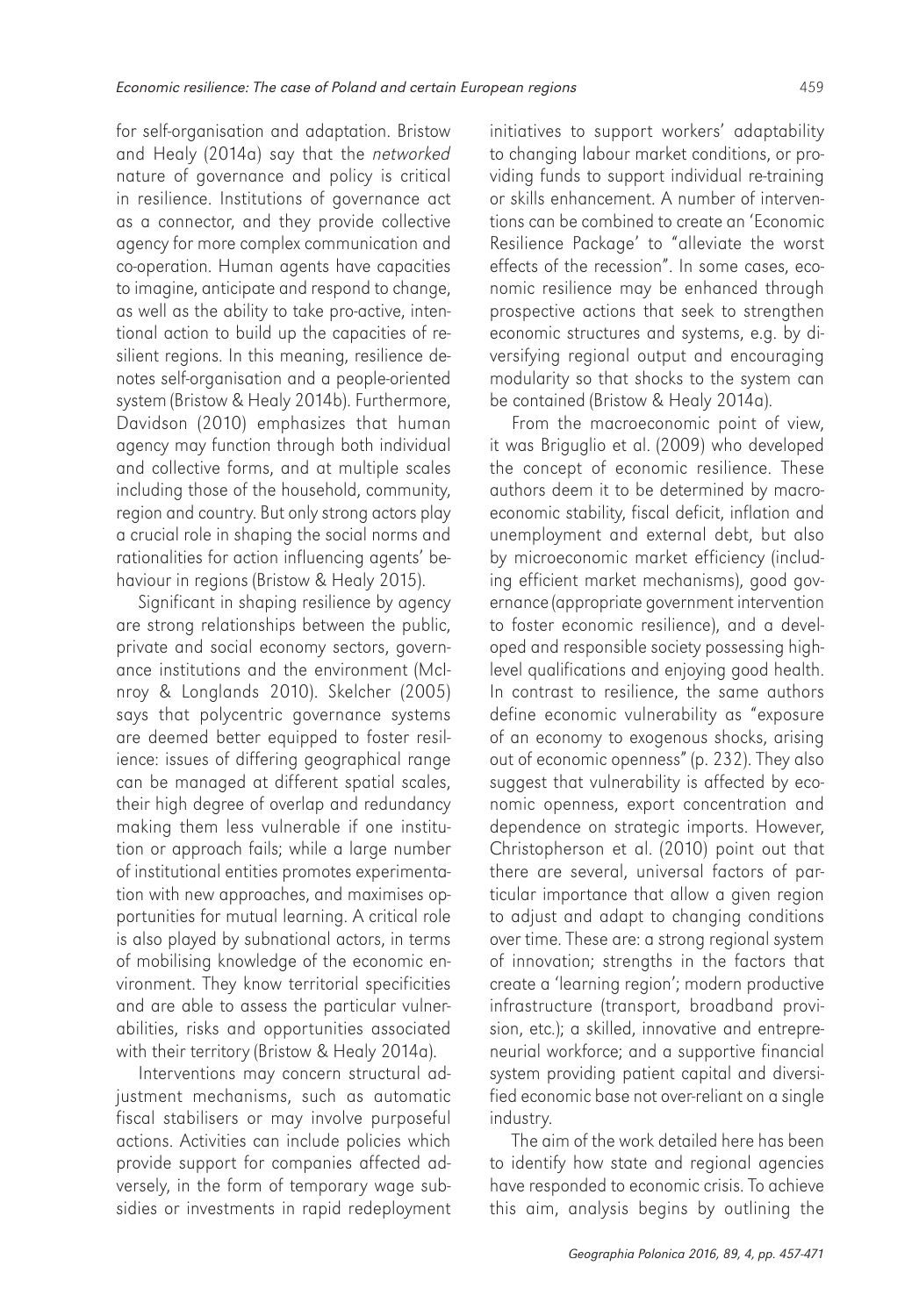macroeconomic actions of the Polish government taken in line with the macroeconomic characteristics in the country. The author explains why Poland proved resilient during the economic crisis in Europe. The effectiveness of measures resorted to in eight European regions are then presented in the context of the evolutionary approach and the agency perspective. The analysis relates mainly to the results of qualitative research that allow trends as regards policies in the regions to be accounted for. To this end, over 30 interviews in each of the eight selected European regions were conducted, with representatives of ministries, labour institutions, business chambers, NGOs, entrepreneurs and regional and local authorities1 . The regions represent different stages of economic and social development, and are of differing adaptability, meaning that they are also characterised by different ways of exiting from the crisis. The selection of regions made takes account of anticipated diversity in terms of potential resistance to crisis, advancement of economic development, membership or non-membership of the eurozone and openness of the economy. In this context, a further aim of this work has been to show which characteristics of regions strengthen their resilience. Attention has here been paid to the structural conditions characterising regions, the importance of the metropolitan area, the importance of exports and other characteristics arising out of the earlier stages of development. Some common actions and key messages from the regions are also mentioned at the end.

#### Macroeconomic policy in Poland

The economic crisis in Europe and the United States has not triggered an economic recession in Poland, hence the Polish economy has proved more resilient than anyone could have expected. Many academics and practitioners are seeking reasons for this, but public debate

in Poland tends to emphasise a significant external factor affecting the stability of the economy, i.e. European funds. The inflow of funds invested mainly in infrastructure has contributed to increased turnover in the economy, which enabled growth to be maintained even during the crisis in Europe. In the new Member States and certain old ones, EU structural funds together with the required own domestic contribution do account for a significant share of total public investment. For example, in 2009-2011, they on average accounted for over 70% of expenditure in Estonia, more than 50% in Poland and less than 40% in Greece. Whereas, based on the interviews one can say that in countries (like the UK), in which the share of public investment is negligible, these may still have a special role to play where niche investment activity is concerned (Healy & Bristow 2013).

Another key factor contributing to Poland's economic resilience has been a stable banking system as a reflection of a conservative policy pursued by the sector, including a favourable loan-deposit ratio and relatively limited lending in foreign currencies. Also of importance to positive GDP growth was a weakening of the Polish currency as a result of the global financial crisis and the outflow of capital to developed countries. Depreciation of the currency made Polish companies more competitive as they sold goods on world markets at prices lower than before the crisis (Rachwał 2011). The Polish Zloty (PLN) has a floating exchange rate and its fluctuations are influenced by the relationships between other currencies, especially the Euro. Polish economists claim that Polish currency was strengthening at the time of the most favourable economic situation, with large inflows of foreign capital (Kębłowski & Welfe 2010). That is why Polish exporting companies had to increase their productivity and implement certain restructuring processes. On the other hand, at the time of the financial crisis in Europe, the weakening of the Polish currency had a stimulating impact on Polish exports, and Poland experienced an overbalance in domestic trade. It can thus be assumed that the Polish

<sup>&</sup>lt;sup>1</sup> Interviews were conducted within the framework of the project entitled Economic Crisis: Resilience of Regions (ECR2), Programme ESPON 2013.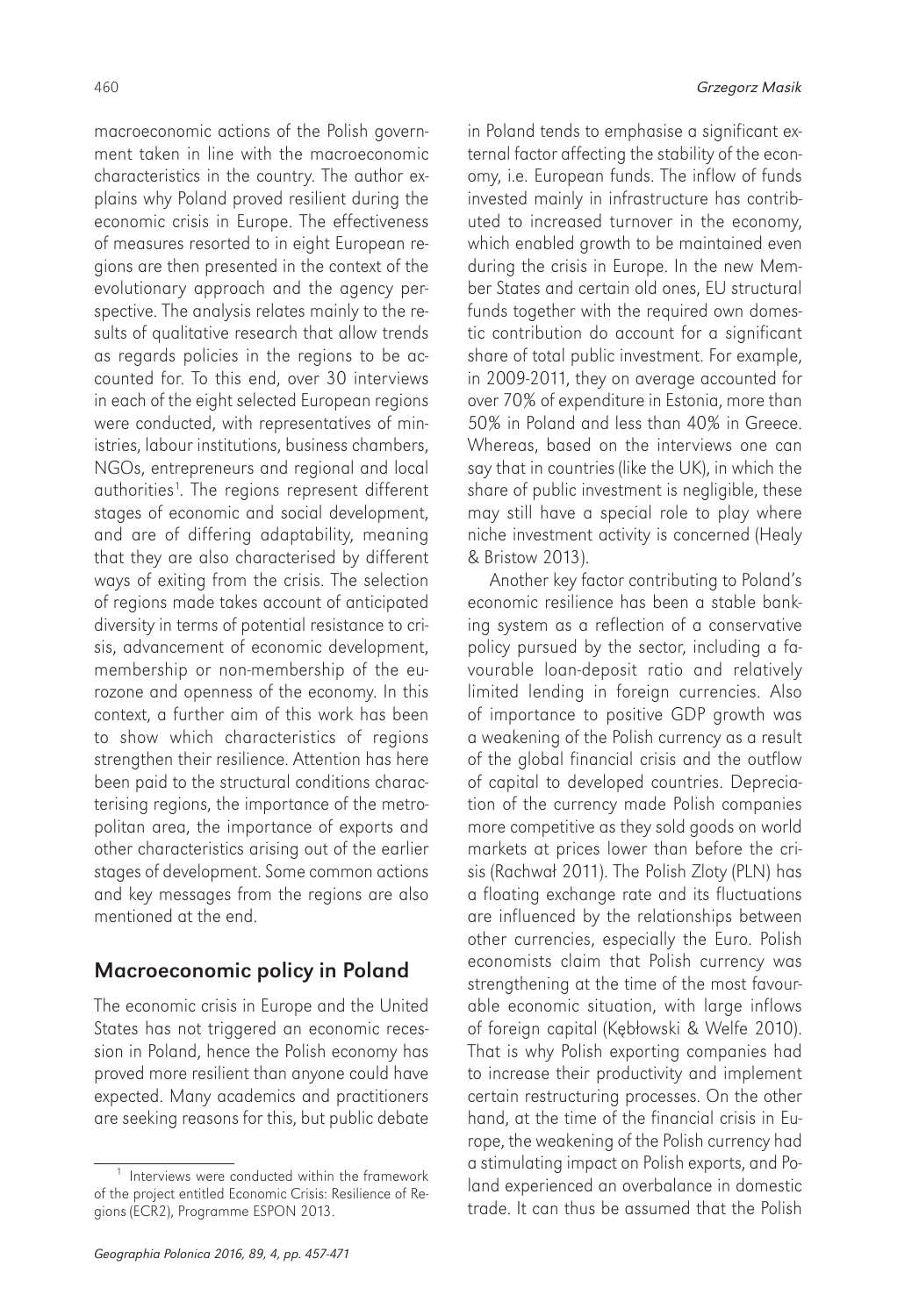economy was able to absorb the external economic shock. The floating rate of the zloty exchange makes it possible for the Polish economy to adjust to external macroeconomic conditions (Masik 2014).

The countercyclical fiscal policy of the Polish government undoubtedly contributed to mitigation of the negative effects of the financial crisis. During the economic boom of the years 2003-2007, the budget deficit fell from over 6% of GDP to less than 2%. During the economic downturn in 2009, it increased again to above 7% of GDP. By 2012, the budget deficit had fallen to less than 4% of GDP. This fiscal policy allowed positive GDP growth to be maintained, but caused an increase in debt (Tab. 1).

As a result of the austerity measures of 2010 there was a slight decrease in expenditure from the state budget, and at the same time a marked decline in revenue (Fig. 1). In subsequent years, expenditure and income

| Categories                                                                                            | 2002   | 2003   | 2004   | 2005   | 2006   | 2007   | 2008   | 2009   | 2010   | 2011   | 2012   | 2013   | 2014   |
|-------------------------------------------------------------------------------------------------------|--------|--------|--------|--------|--------|--------|--------|--------|--------|--------|--------|--------|--------|
| GDP - % increase<br>in comparison<br>with previous year                                               | 1.4    | 3.9    | 5.3    | 3.6    | 6.2    | 6.8    | 5.1    | 1.6    | 3.9    | 5.0    | 1.6    | 1.3    | 3.3    |
| Deficit/Surplus<br>of sector<br>of government<br>institutions and<br>local authorities<br>as % of GDP | $-4.8$ | $-6.1$ | $-5.2$ | $-4.0$ | $-3.6$ | $-1.9$ | $-3.6$ | $-7.3$ | $-7.5$ | $-4.9$ | $-3.7$ | $-4.0$ | $-3.3$ |
| Debt of sector<br>of government<br>institutions and<br>local authorities<br>as % of GDP               | 41.8   | 46.6   | 45.3   | 46.7   | 47.1   | 44.2   | 46.6   | 49.8   | 53.3   | 54.4   | 54.0   | 55.9   | 50.4   |

Table 1. Macroeconomic indicators for Poland in the period 2002-2014

\*For the years 2002-2014, and in accordance with ESA 2010 methodology Source: CSO 2016.



Figure 1. State budget revenues and expenditures in Poland in the years 2000-2015 Source: CSO (2016).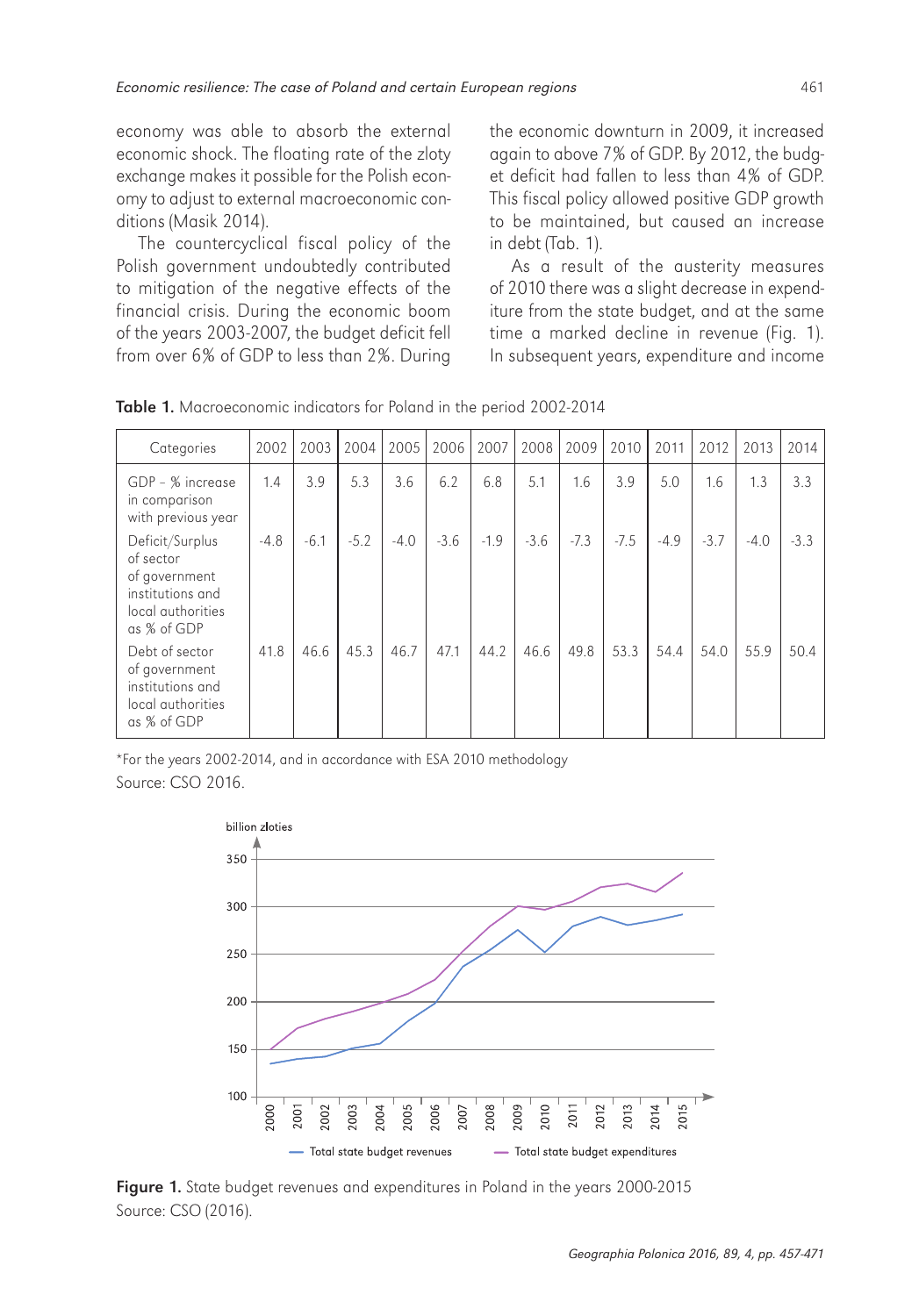began to rise, but 2013 revenues were again slightly lower, resulting in a drop in spending in 2014. At the same time, in 2014, a transfer of 150 bn zloties (ca. 35 bn Euro) from the Open Pension Funds (equity funds - OFEs) to the state Social Insurance Institution (ZUS), allowed for a reduction in subsidies to ZUS from the state budget. These actions reflected spending in previous years maintained at a relatively high level, allowing public money to stimulate the economy while recession raged in Europe. As a result of ZUS's acquisition of money from the OFEs, debt was reduced artificially in 2014, by more than 5 percentage points in relation to GDP (Tab. 1).

An important factor allowing economic growth in Poland to be sustained was relatively high consumption and a high level of exports. The approach of estimating GDP from the perspective of distribution holds that GDP represents the sum of the end-use of goods and services by resident institutional units (consumption and gross accumulation), plus the value of exports minus that of imports, of goods and services. In the case of the Polish economy the crisis in Europe triggered a major decline in exports in 2009, albeit with imports declining to an even greater extent (Fig. 2). This helped mitigate the effects of the crisis in Poland to some extent. In subsequent years, more positive growth of exports than imports continued, other than in 2014. A beneficial effect on the maintenance of a positive figure for GDP growth was also exerted by internal demand, which achieved a dynamic range of 5-10% per year before the recession in Europe, only to fall to just below 0 in 2009. In subsequent years, i.e. 2010 and 2011, a growth rate of almost 5% per year was achieved. As a result of a coming second wave of the crisis in 2012 and 2013, the dynamics for domestic demand again assumed a negative value. In these years, however, export growth exceeded import growth, ensuring that GDP continued to rise.

Among public activities allowing the economy to stabilise in the first wave of the crisis was monetary policy. In the years 2008-2009 the deposit interest rate determined by the

National Bank of Poland fell from 4.5 to 2%. In 2010-2012 it increased from 2 to 3%, but in 2013 it again dropped to 1%. Economists interviewed for the ESPON project $^2$  emphasised that a lowering of interest rates encouraged banks to increase financing of the real economy. During the second wave of the European crisis, the Polish economy was more vulnerable than during the first wave to external negative impulses. This was due to a stronger national currency that put an end to infrastructure projects financed from European funds from the budget for the years 2007- 2013, and decreased domestic consumption (Masik & Rzyski 2014).

There were also certain actions taken, not only by the Ministry of Finance and National Bank of Poland, but also by other Polish Ministries. The Ministry of Justice implemented procedures to deregulate occupations. For many of these, there are now no certificates or state examinations. In contrast, Poland, as a country in which access to almost 400 occupations was once controlled by the state, was characterised previously by one of the highest indicators in the EU for this kind of restriction. Increasing occupational mobility was thus a priority issue in the strategy to respond to the second wave of the global crisis. While deregulation of certain professions did not greatly help overcome external impulses of crisis, interviewees did indicate that these actions were changed in a good direction. This means that they can contribute to a strengthening of the economy's resilience as regards future crises. The government also introduced a "second chance policy" which means that a company declaring bankruptcy is not forced to dismiss its employers. There are also programmes introduced encouraging bankrupt entrepreneurs to start new companies.

In the years 2009-2011 the Ministry of Labour and Social Policy introduced the Act Mitigating the Effects of the Economic Crisis for Employees and Entrepreneurs. This was

<sup>2</sup> For the purposes of the ESPON project (acronym ECR2) more than 30 interviews were conducted in Poland, with academics, state and regional authorities, NGOs and business representatives.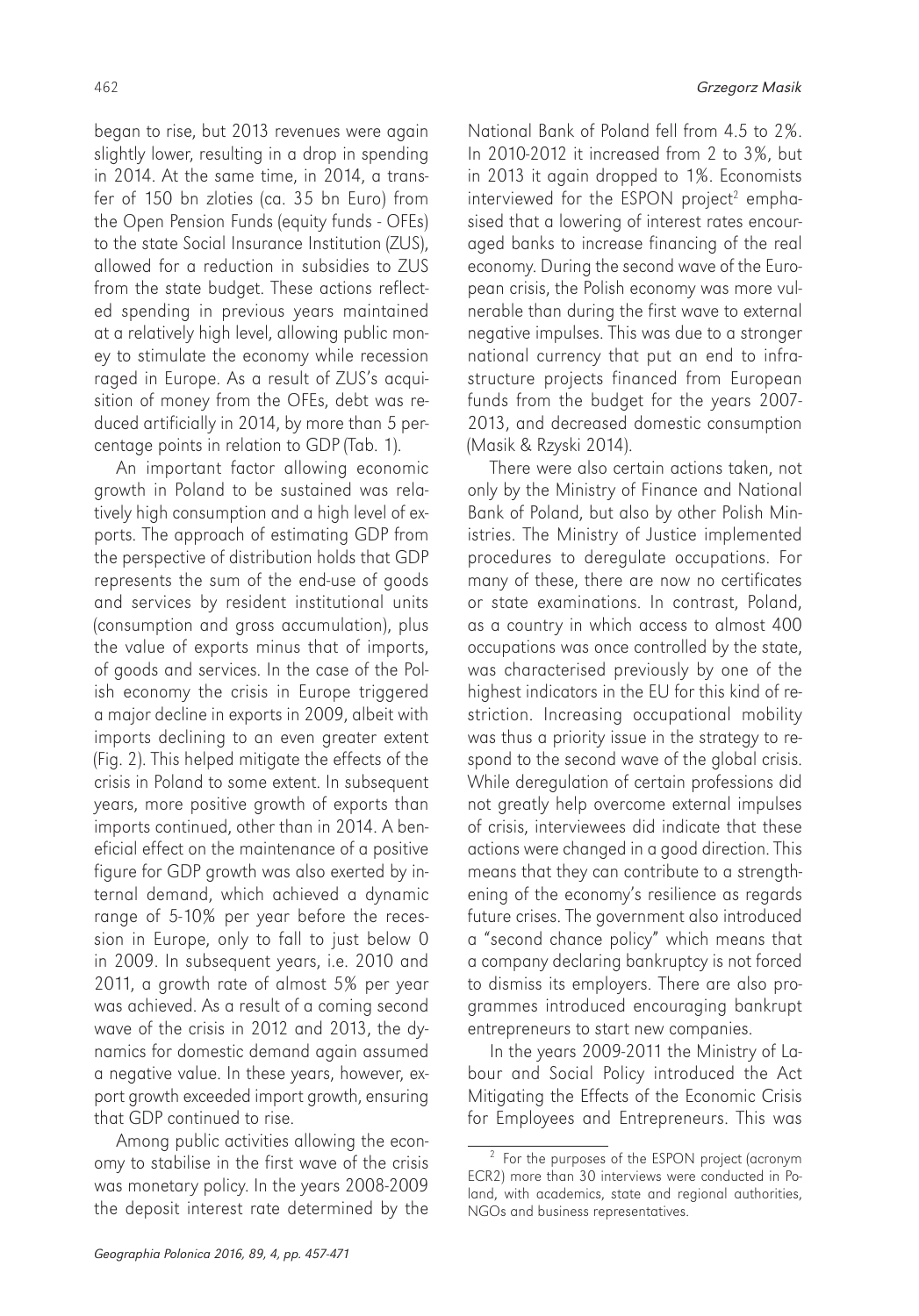

Figure 2. Domestic demand, and Poland's levels of exports and imports in the years 2000-2015 Source: based on CSO (2016).

enacted to help entrepreneurs operate and maintain jobs during times of slump. The Act allowed entrepreneurs to extend the working time settlement period to up to twelve months and to vary the time of commencement and completion of work by employees. Employees were also allowed temporarily (for up to six months) to reduce working time with a pro rata reduction of remuneration, without a requirement for the employee provided with notice of termination of employment conditions. Another measure offered under the Act was a capacity for employers (over not more than six months) to invoke so-called economic downtime, i.e. a period during which the employee does not provide work, but is on stand-by and ready to offer it when necessary. In such cases, employees are entitled to minimum remuneration, part of which is contributed by the state. However, this special tool has not been used very often in practice, as the condition of the Polish economy remained relatively good.

Another response to economic crisis was the establishing of the National Reform Programme, as a part of the Europe 2020 Strategy. The programme focuses on the concepts of sustainable growth, innovation and social inclusion. The issues of innovation and economic effectiveness are the most important

here. The rationalisation tools of the financial incentives system have been introduced into the R&D sector. Another initiative entails an increasing in the level of cluster cooperation. As part of the first and second deregulation acts, the so-called Entrepreneurship Package has also been established. Thanks to this, entrepreneurs have been able to suspend their business activity when orders were lacking. The number of audits of companies has been lowered, as have numbers of required concessions and licenses. The required total amount of registered capital of limited companies has also been lowered. In many cases entrepreneurs are permitted to submit statements instead of documents made out by officials.

Polish government also took certain actions with a view to large projects being implemented on the basis of the capital of the large state-owned companies. This capital has been invested in the so-called strategic business investments (the power industry and technical infrastructure), in order to trigger some smaller investments and projects accelerating economic development. While Polskie Inwestycje Rozwojowe (Polish Development Investments) have been established, some economists say it should have appeared earlier. Indeed, many government responses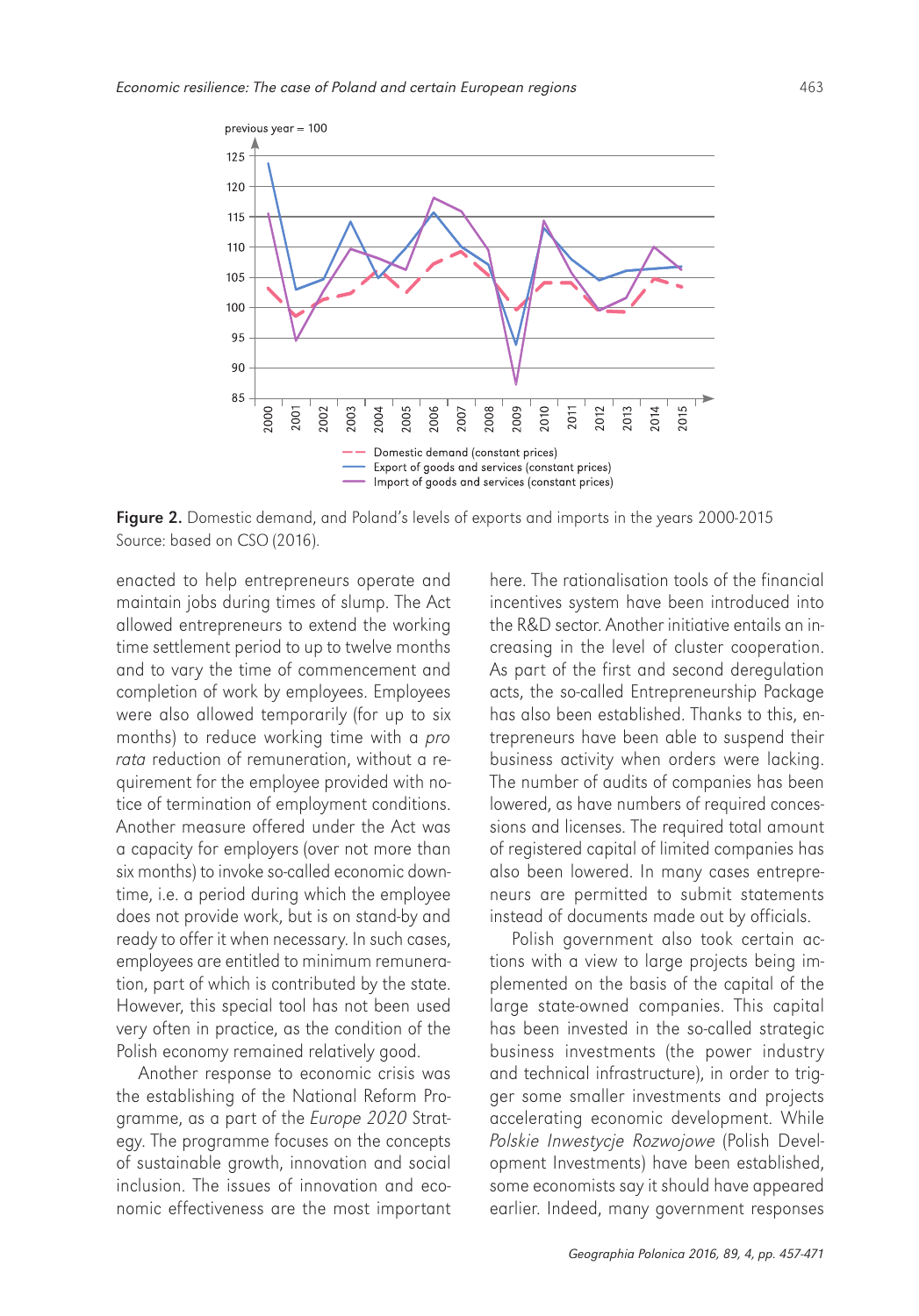to the crisis proved to be rather delayed, and thus assumed many features of reactionary policy. While such operations did not manage to overcome the negative pulses during the recent crisis, the possibility for them to contribute to a future strengthening of the economy's resilience to future crises needs to be stressed.

#### European regions' responses to the economic crisis

The economic crisis evoked many different responses in European regions. Some actions were common, but some were tailored to regional specifics. There are key features of regional resilience and actions in analysed regions within the framework of ESPON project (Bristow et al. 2014). For example, the response in the Baden-Württemberg region in Germany benefited from the extension of an existing federal instrument of short-term work allowances i.e. more prolonged eligibility, a reduction in firms' residual costs and also firms' use of flexible working-time arrangements and short-term work to help retain their workforce (in contrast to the 1992/1993 crisis). These instruments were similar to ones used in Poland. In the short-term, pragmatic and flexible tools on the private level combined with public subsidies aimed at workforce retention in firms, helped overcome the crisis, without negative employment effects. This dialogue-oriented approach emerged as very significant in stabilising regional labour markets. Mid-term structural adjustment processes related to the restructuring of supply chains, the raising of formal qualifications in the workforce and an increased service intensity of industrial products. These measures enhanced the adaptability at a time of economic hardship and helped accelerate the recovery. However, the mid-term strategies initiated in the 1990s prepared capabilities as regards adjustment to the recovery, as these focused on structural adjustments towards internationalisation, modularity, innovation, qualification and diversification. The regional and Stuttgart authorities also responded to the economic crisis

by investing in innovation infrastructures and offering "innovation vouchers" to SMEs as support for their development processes. At the federal level, investments in public research infrastructure were also increased, and a new programme for SMEs to support R&D activities was established. Actions forming a part of the transition towards a new green energy system in the Baden-Württemberg region can be understood as a long-term response to future crises.

Estonia introduced radical austerity measures i.e. a reduction in public-sector investments and wages, and a reduction in public sector employment. At the same time value added tax was increased, along with excise taxes. As the taxation decisions were implemented quickly, there was a significant positive impact on tax revenues. The national policy response also focused on accelerated allocation of funding from the EU Structural Funds; resources initially scheduled for 2010-2011 were used in 2009. In the region of North Estonia (with Tallinn), analysed under the ESPON project, it is possible to identify factors considered supportive of resilience: a flexible labour market with a low minimum wage, flexible pay schemes (e.g. based on individual job performance), changes in legislation that simplify the dismissal of employees, a limited reach of collective agreements, and weak trade unions. It is interesting that most of the interviewees in North Estonia represented a neo-liberal approach. Highly-skilled labour alongside toleration of wage and working-hour cuts were also emphasised as ways to overcome the economic shock. North Estonia has emerged from the crisis in a better state than other parts of the country. The crisis triggered discussions on business models and productivity enhancing adjustments, and also provided motivation for learning and the consideration of their international competitiveness.

Pomorskie was one of eight regions in Poland that did not experience an employment decrease, and one of ten Polish regions that did not face a GDP decline. Relative to the whole of Poland, Pomorskie has followed the national performance and has fared well when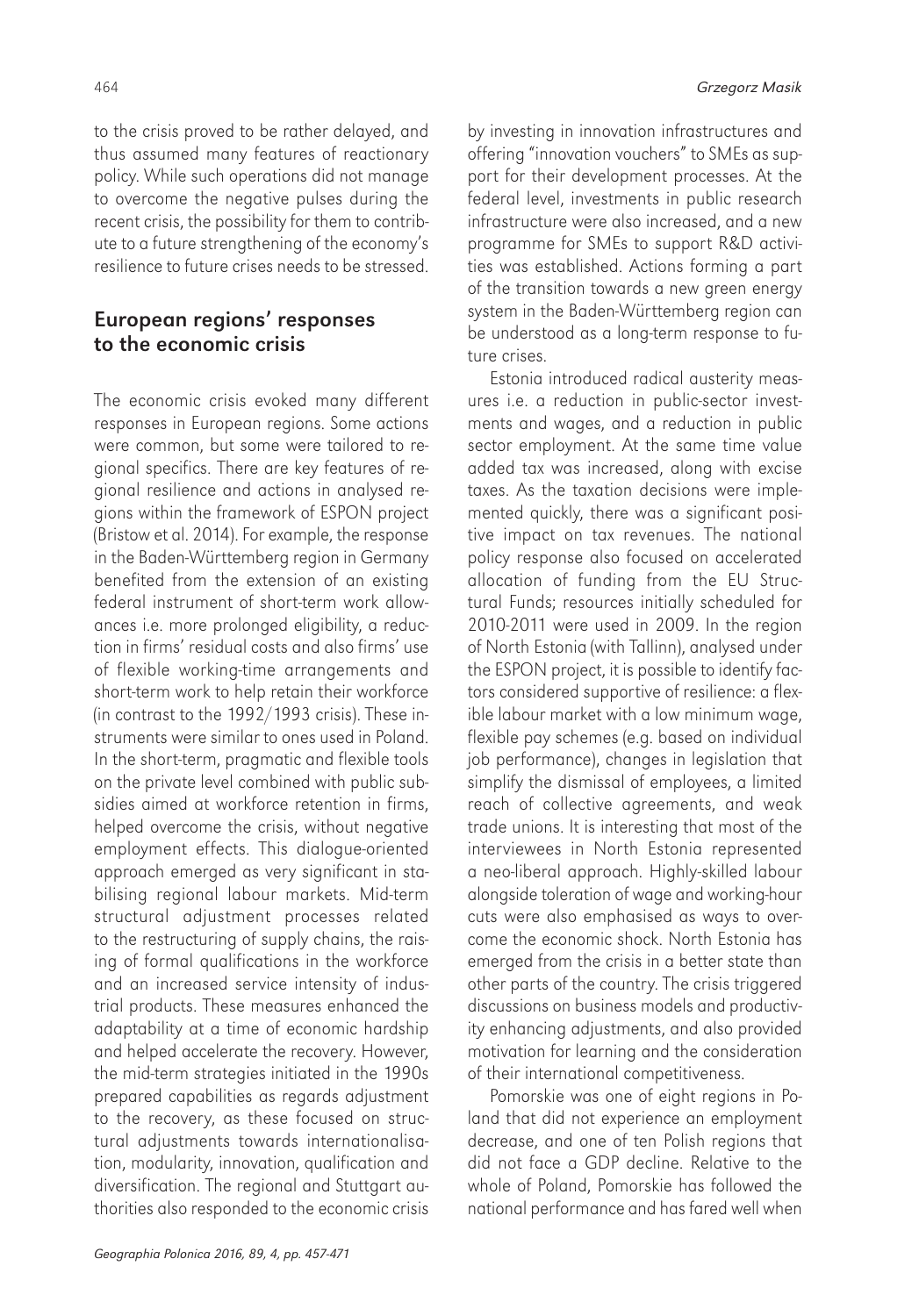compared with other Polish regions. In Pomorskie, GDP growth in 2007-2010 reached a cumulative value of 10% (with an increase of more than 12% in Poland), with significantly increased disposable income of households (by 9.5%, in Poland 8.1%). For example, in the years 2007-2012 in Pomorskie region employment rate increased by 11.8% (in Poland 2.3%) and the number of business entities by 12.2% (in Poland 7.3%) (Masik & Rzyski 2014). The high level of international economic openness of the region, including a markedly high export rate, has contributed to its good performance. Pomorskie is one of the most important exporting regions in Poland (Szejgiec & Komornicki 2015). Furthermore, its high level of diversity of exports is beneficial, as the region exports goods to the developed and economically stable countries of Western and Northern Europe, i.e. Germany, Sweden, Denmark, The Netherlands and Norway (Marshal's Office of Pomorskie Voivodeship 2008; Komornicki et al. 2015). The share of net revenues arising from the sale of innovative products for export was also higher than the national average and, for example, the years 2007-2012 brought an increase of 20.4%, cf. a decrease in the country as a whole of almost 29%. The index of resilience based on the above mentioned indicators has placed Pomorskie region as the most resilient in the country. This was followed by Mazowieckie (with Warsaw), Małopolskie (Kraków), Wielkopolskie (Poznań) and Dolnośląskie (Wrocław) (Masik & Rzyski 2014). Of significance in maintaining the economic resilience of Pomorskie region were EU funds. These are considered to have allowed for a purchasing of modern technologies that triggered increased efficiency of production and preservation of low labour costs at the same time. Productivity in Poland grew faster than labour costs, and this may reflect a midterm strategy that strengthened the resilience of the region and country. A diversified economic structure of Pomorskie is considered to have a positive effect on resilience, and during the development of the region's economy no one industry was dominant. Well-qualified employees, the entrepreneurial spirit and

occupational mobility of people living in Pomorskie could all be considered of great importance. The level of entrepreneurship in the region during the crisis was relatively high. This is connected with EU funding paid out to people who start their own companies, and with the self-development policy implemented in Poland. Analysis of the entrepreneurship index shows that the region is the second best in Poland. In Pomorskie region many new companies are registered every year, while a relatively small number close down (Statistical Office in Gdańsk 2012).

Liberalism, self-reliance, the lack of a demanding attitude and a relatively high level of social and human capital (as compared with other Polish regions) are factors considered to strengthen the competitiveness of the economy. The establishment in the 1970s of factories from various industries (e.g. maritime, petrochemical, paper, food and machinery) built diversity into the regional economy, thereby supporting resilience. The decisions and privatisation and restructuring of companies that began in the 1990s can be seen as a long-term strategy.

Today, regional strategies in Pomorskie mainly focus on increasing the region's transport accessibility, and there are aims to create a transport hub and to improve territorial cohesion in the region. Short-term and mid-term strategies assume support for companies enjoying a greater chance of long-term market persistence and supporting those which cooperate with research units and have a chance of achieving global success, e.g. companies representing creative industries (Grochowski et al. 2012).

An important response to the economic crisis entailed an increasing in access to repayable financial instruments – loans and guarantee funds offered by a public regional agency and supporting start-ups by providing advisory services as regards repayable financing, legal regulations and business strategies. Mid-term actions related to the labour-market focus on making universities more international and supporting students who implement research projects in cooperation with the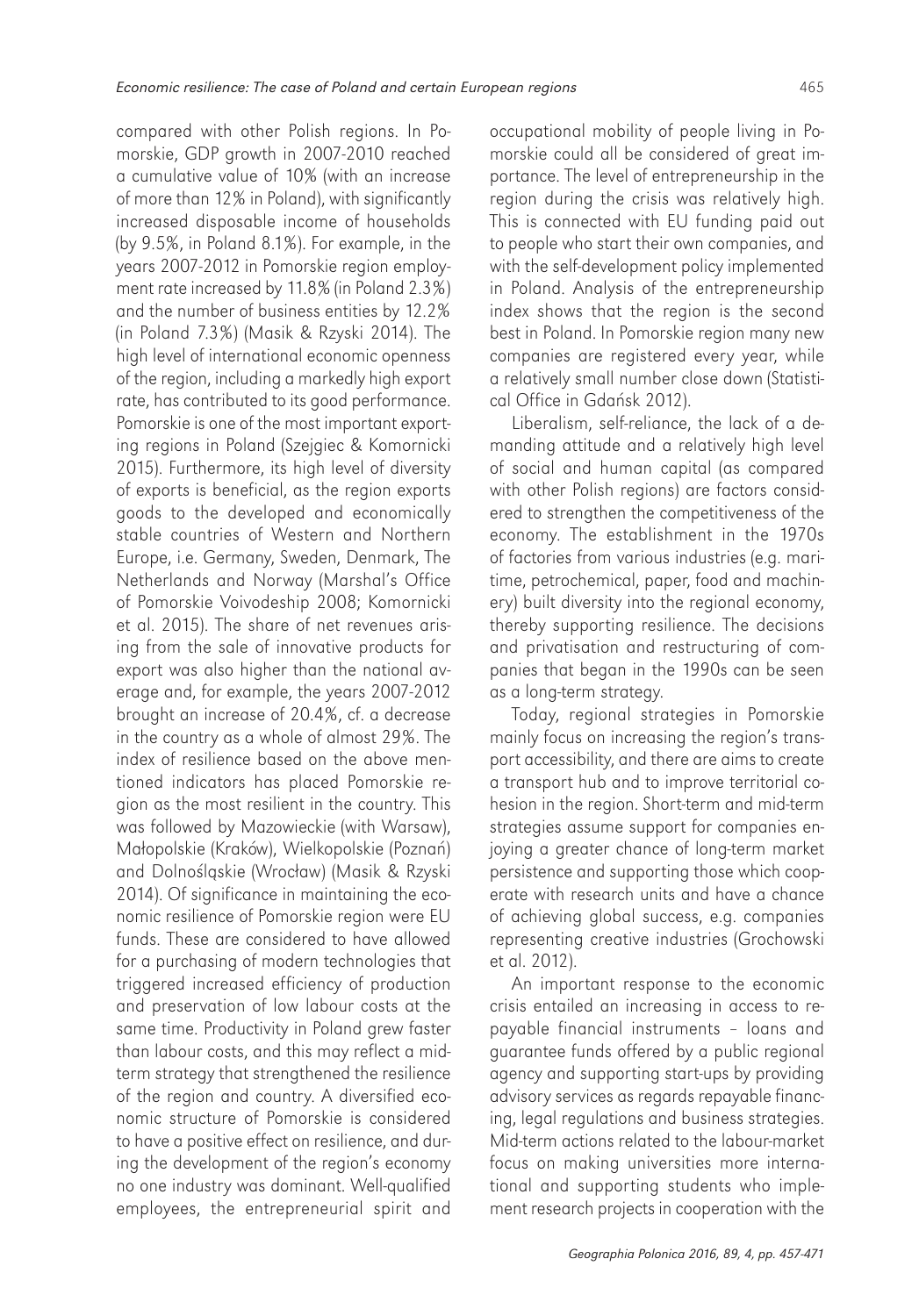business sector, as well as supporting vocational education in cooperation with business associations.

Puglia is one of the economically weaker regions in Italy. The most severe labourmarket effects of the crisis were felt in the traditional manufacturing areas and in the more-urbanised areas. The best results were in turn recorded in rural areas that specialised in high quality agri-food products and niche-based crafts, furniture and clothing. The areas of niche production performed better than those of heavy manufacturing industry. Small firm clusters that were able to benefit from fast growing, quality-conscious markets abroad were able to withstand the economic crisis. The region's export performance was stronger after the crisis than before. This suggests that the emphasis on branding and marketing around the "Made in Puglia" label was a good strategy. Entrepreneurs in the nichebased sectors attributed their success during the crisis to three attributes: the small sizes of firms that afforded a great deal of flexibility; the good relations enjoyed with the local area and local workforce and the uniqueness of the product, which was related to the power of the brand and short supply chains. The parts of the regional economy that are embedded locally but engaged globally are considered the most dynamic parts, and they strengthen the region's resilience. Generally speaking and comparing with the time before the crisis, regional policy has been much more pro-active in its spheres of competence, especially in deploying EU funds to support economic recovery and in its support for such new sectors as solar power.

The diverse economic base of South West Ireland has been an important foundation for the relative resilience of this area as compared with the rest of Ireland. This has been supported by foreign investment, as coupled with a tendency for firms to enter on to new markets, with a strong export orientation. Strong civic and social networks are one of the reasons South West Ireland has been able to respond positively to the economic shock. The networks are business networks, but also

community-based collaborations and links between local authorities. It emerged that the relative resilience of the economy of metropolitan Cork in South West Ireland has been based on collaborative working, positive strategic planning, and a determination that diverse economic structure be maintained. This is a long-standing policy position, based on lessons learnt from the collapse of 'smokestack' industries in the 1980s. The crisis ensured that greater attention is now paid to innovation and sources of economic growth.

Wales was once a very significant coal mining region. After a period of transition and the collapse of many companies involved in mining there was a significant inflow of foreign investment. However, rising labor costs combined with insufficient qualifications and the recession in the world economy to generate an outflow of capital from the region. However, that region is diverse internally, with western Wales still feeling the effects of the aforesaid collapse in mining, while the greater part of eastern Wales has developed a services sector, and benefits from a better location relative to London. The areas of Wales in which the manufacturing sector and construction were highly developed proved to be affected severely by the crisis. Sub-regions characterised by a greater role for services and a well-developed tourist sector (like the Welsh capital Cardiff) have suffered less. The lack of economic diversity of Wales has affected the region adversely, given that the economy has proved over-dependent on manufacturing, external business investment and the public sector. The austerity measures introduced UKwide have had a significant impact in Wales, resulting in reductions in capital and revenue spending. The Welsh Government's response to the crisis was limited, and focused on helping to keep people in work by means of labour subsidies for businesses. These were intended to involve a breadth of stakeholders ranging from local authorities and businesses to social partners and community representatives in the development of crisis responses. While employment fell, there was clear evidence that this had been tempered to a significant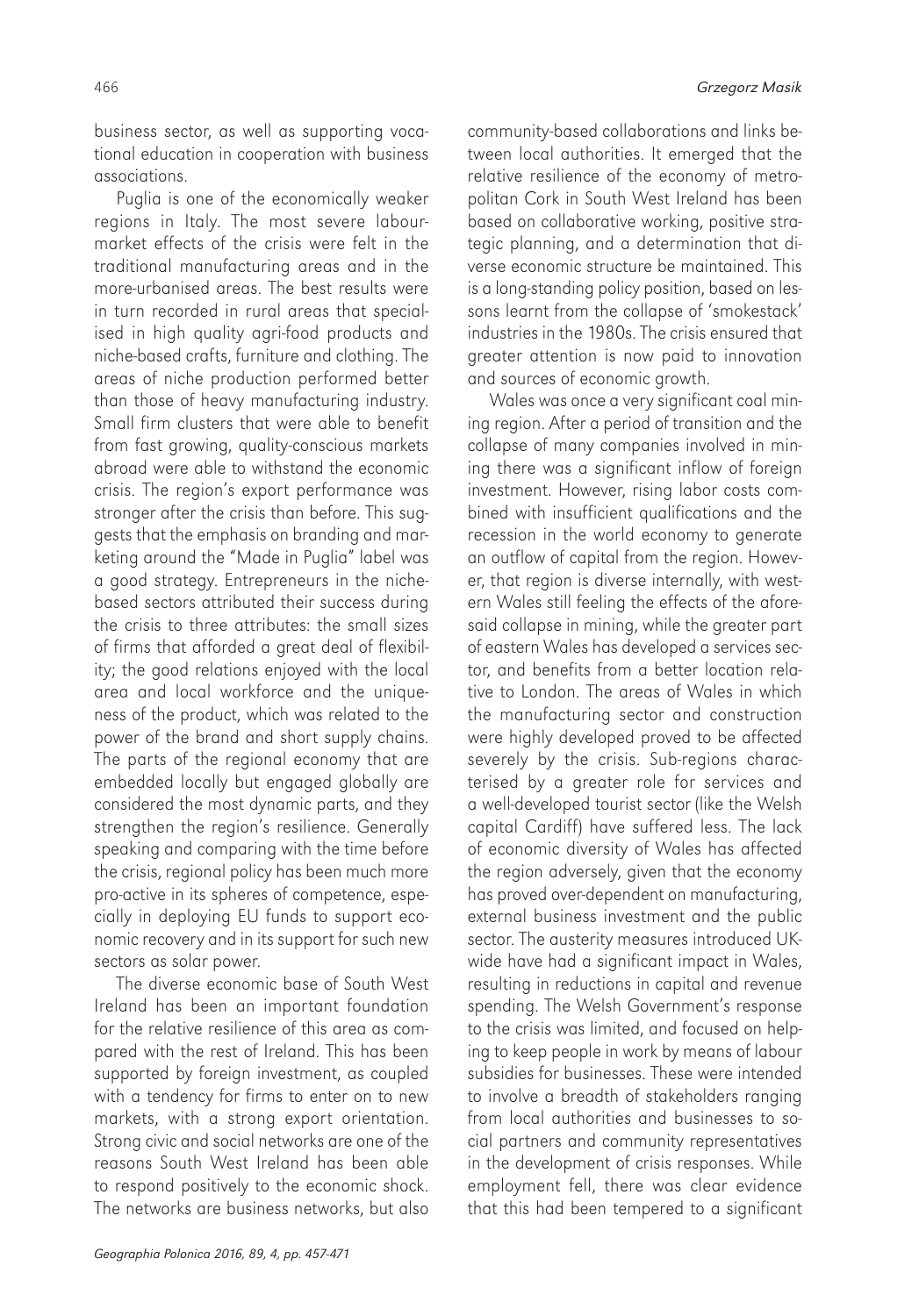degree by strategies deployed by businesses, households and policymakers. Instead of redundancy, there was an increase in part-time working, and acceptance of reduced-, or zerohours contracts, as well as lower rates of pay. Strong social ties exist between communities and local traders, who are seen as playing vital role in providing a service and contributing to local economic vitality. Workers in Wales appear to have been much more inclined to take pay cuts and accept reduced working hours during the crisis, than to become unemployed (Bristow & Healy 2015). Austerity measures and immediate employment concerns have tended to result in short-term, reactive responses focused upon coping with the crisis and recovering employment, rather than encouraging longer-term transformative adaptation and change.

The situation in Western Macedonia in Greece was significantly affected by the depth of the crisis in that country as a whole. Too low a cost of money following the introduction of the euro, borrowing on the part of households to sustain consumption, a chronic foreign trade deficit, low competitiveness of the economy and the sheer number of employee benefits in the public sector all contributed to increased debt, and – in a time of crisis – to a significant increase in the cost of its operation. These factors contributed to an increase in the budget deficit of the country during the recession, and triggered a crisis. Regions especially affected were those that have not specialised in niche production, as well as those lacking export-oriented sectors (Petrakos & Psycharis 2015). Western Macedonia does have a strategic role within Greece when it comes to energy production and energy network infrastructure. Massive installations of the Public Power Corporation were established in the area, triggering an enlargement of the public sector, and allowing the said Corporation to become the main employer. The most important effects of the crisis were high unemployment, cut-offs in salaries, cessation of trading by some firms, and public-sector cuts targeting social benefits. The specialisation in the energy sector and

option for the local population to find a 'safe job' with relatively high salaries in the public sector combined with limited diversification of the regional economy to leave this region yet more vulnerable than the others analysed to exogenous shocks. The crisis increased levels of interest in volunteering and in participating in collective actions in the name of social solidarity (NGOs, citizens' groups, local initiatives, etc.). An increase in regional collaboration and networking are considered critical if regional renewal is to take place. The regional population is characterised by traditional values, with a patriarchal family structure that proved up to the task of absorbing the first wave of consequences arising out of the economic crisis. This shows that a strategy designed to help turbulence be survived can also base itself on broad networks of family and friends. The more social and professional contacts families have, the more resilient is the society and whole system they live within. Policy makers implemented ad hoc and fragmented policies that may have benefited specific types of activity, or may have helped specific types of problems to be overcome, but had only a limited and rather temporary effect upon the resilience of the region. As there was limited experience among regional authorities in the design and implementation of development programs, these authorities needed to be enforced by an influx of skilled professionals and by technical assistance.

The regional economy of Uusimaa (with Helsinki) in Finland is characterized by a dominance of the services sector, as well as strong ITC and logistics sectors. During the crisis, the resistance in production proved weak, while the economy overall displayed strong resistance as regards employment and income. This reflects the nature of the Nordic-type welfare system. However, there were factors that hindered the recovery of Uusimaa's economy, notably insufficient reorientation following the weakening of the Nokia cluster and loss of certain export opportunities. Paradoxically, a strong reliance on the global success of Nokia was considered to contribute to the slower recovery and renewal of the regional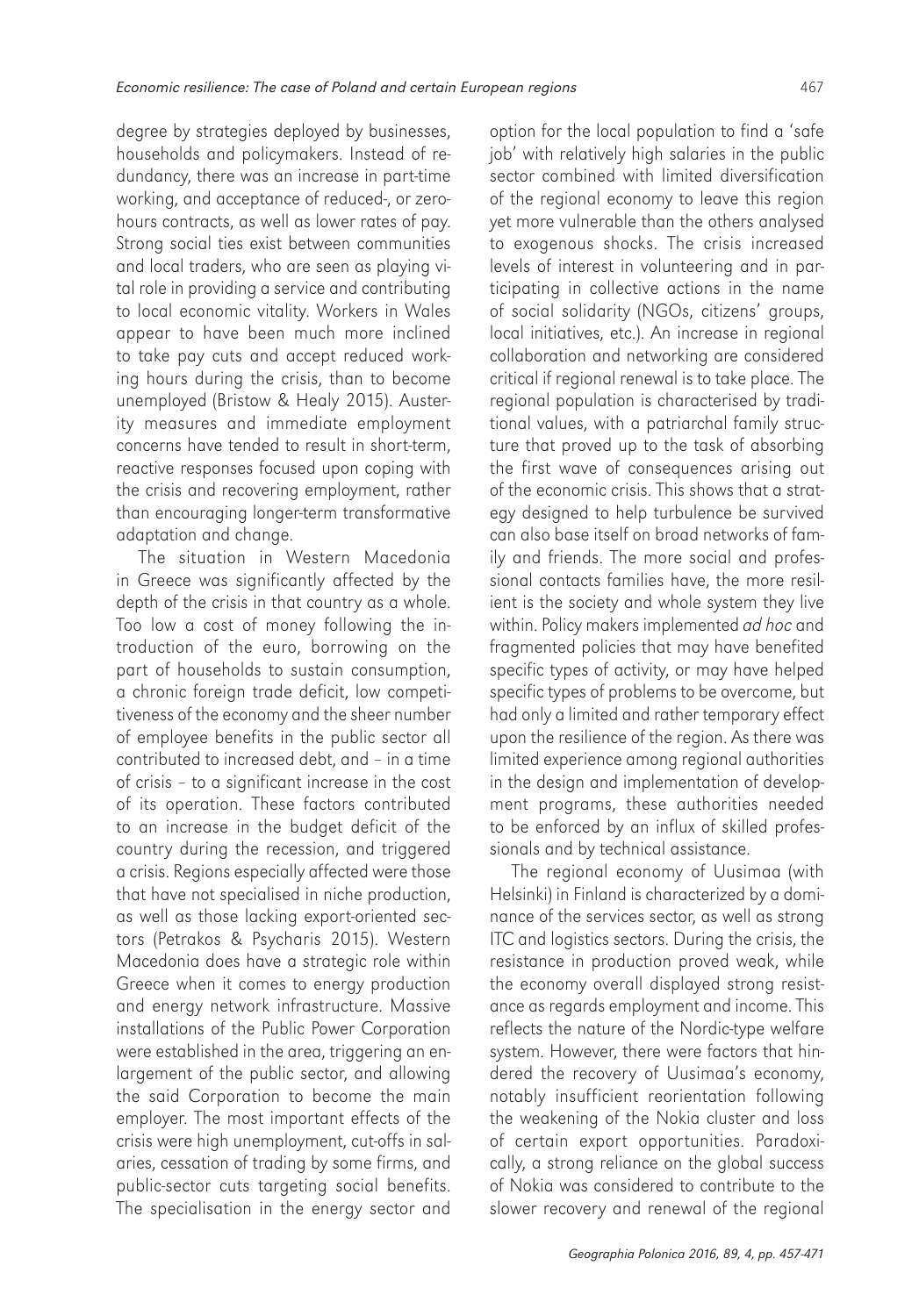economy. Also over-reliance on the aforesaid Nordic approach to welfare may hamper reallocation of resources (labour and capital), and thus also reorientation and renewal. This may be not beneficial in the event of future economic shocks. The Uusimaa region nevertheless demonstrated slightly greater resistance to the crisis than the rest of the Finland – a circumstance considered to relate to the dominance of the services sector, and the abundance of public-sector jobs. Contrasting with the Western Macedonia observations, and here crucial, is the size (dominance) of the public sector. Other regional factors contributing to resilience were shown to be diversity of the regional economy, size of the labor market, and good international connectivity. Policymakers can strengthen the resilience of a region by way of a responsible budget policy, constant support for innovation and the promotion of a famously strong education system. It is emphasised that the decline of Nokia and resulting surplus of highly-skilled workforce combined with high-quality intellectual property to represent an important source of renewal.

#### **Conclusions**

Analysis of the resilience of selected European regions indicates that the diversity of economic and social structures is one of the fundamental principles underpinning the building of regions resilient to crises. The experience of the last period of recession in the world has shown that diversification should be understood, not only as a variety of economic activities in the field of high-tech manufacturing and services (including financial), but also in relation to production-related and industrial activity. The evidence provides examples of regions displaying a high level of resistance, like Baden-Württemberg and Pomorskie.

Just as diversification of the economy is a recurrent element to the stabilisation and strengthening of regions, so having a wealth of human and social capital is a factor that can strengthen the potential for resilience markedly. Its role is strategic in the event

Geographia Polonica 2016, 89, 4, pp. 457-471

of a crisis. Qualified human capital of a region allows for rapid restructuring of declining industries during a crisis. The social network integration and cooperation that grow out of social capital make self-help support actions in times of crisis a real possibility. The presence of regionally-embedded companies and entrepreneurs, as well as relationships between employers and employees based on mutual trust allowed most regions to alleviate the social impact of the crisis, and maintain an employment policy tailored to the limited job market. Mitigation of the role of social capital was found to be as important in regions recognised as resilient, such as Baden-Württemberg, as in those affected far more deeply by the crisis, like Puglia or Western Macedonia.

During the last crisis, a policy to strengthen the resilience of a region by taking care of the labour market, wages and forms of employment that are varied, and tailored to individual needs and changing conditions was found to have become a key instrument for strategic action. The experience of that crisis shows that almost all of the regions have seen many different instruments deployed in support of the labour market, with a view to the effects of the recession being reduced. A number of solutions would seem to require implementation in medium- and long-term development strategies that should be used in individual action in a more than just temporary fashion.

As was mentioned, there are many tools and policies that can be deployed in an effort to forge a resilient region. An important role of state, regional and local authorities in the wake of an economic crisis is to stabilise the situation. This can be achieved through own actions, but also by helping to reduce the uncertainties that households and firms face. Other activity in public policy seeks to promote economic recovery by helping firms and households adapt to new circumstances. However, in the last crisis, many policy instruments based around public-sector expenditure were limited on account of the prevailing austerity measures. Nevertheless, policy responses to promote recovery in the states and regions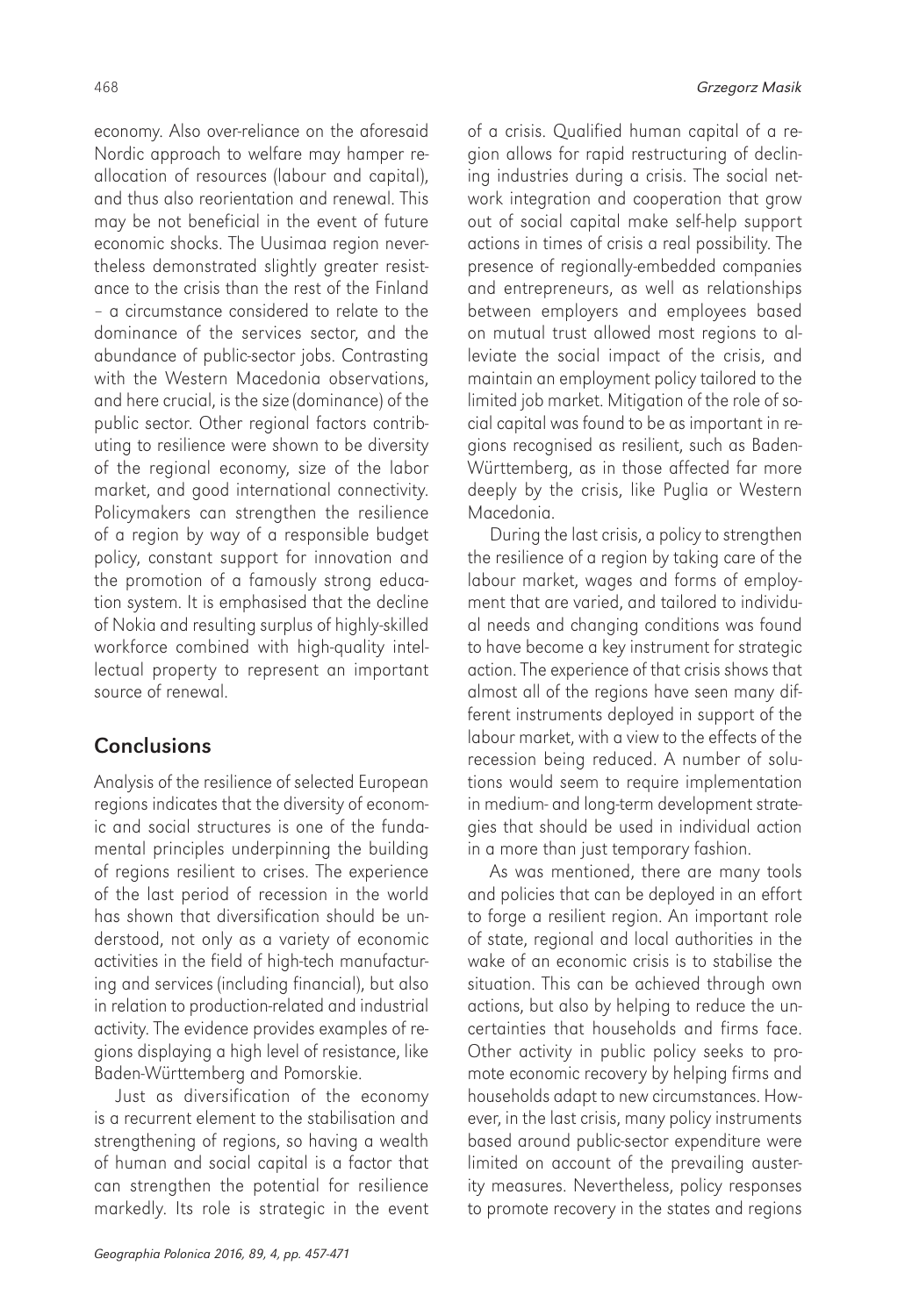analysed in more detail included economic stimulus packages, employment support, the promotion of flexible working, support for training, the promotion of entrepreneurship, competitiveness and innovation and an easing of eligibility rules and facilitated access where credit is concerned.

Attempts to assure greater resilience in the future were also made, including the encouragement of economic diversification, tax and investment incentives, and government reform and institutional change. Significant factors supporting resilience in some regions were leadership and dialogue, as well as support for community responses.

Resilient economies are built many years prior to an economic crisis. Policy decisions should be taken years and even decades in advance of economic hardship, in order that a capacity of a region to respond to the shock might truly be shaped. The results of the ESPON project provide a basis for the claim that four features may prove crucial to the development of a resilient economy, i.e. diversity, skills, innovation and good governance. It is regional authorities and other actors who should be responsible for the shaping of regional resilience over the longer time perspective. Regions ought to engage in the active building of resilience, not merely relying on economic agents. It is crucial that there be tailoring to the specific challenges associated with particular places. In fact, these challenges tend to be understood particularly well by sub-national policy actors, with this denoting a necessity for place-based actions to be implemented. Actions that integrate national and sub-national approaches are to be preferred over those that focus only on one or the other, given the way that the experience of regional authorities in many European countries during the past crisis demonstrates the limitations of local-level actions. After all, the ability to mobilise financial instruments and resources is greater at national level, particularly when not all places are experiencing the economic shock to the same extent. Resilience is strengthened where risks can be shared across territories, and indeed resilience can be regarded as a shared responsibility, with the costs of any crisis needing to be incurred by various business sectors and various groups in society (see Bristow et al. 2014).

#### Acknowledgment

The research presented in this paper was financed by the ESPON 2013 Programme, within the framework of the "Economic Crisis: Resilience of Regions" (ECR2) project.

#### Editors' note:

Unless otherwise stated, the sources of tables and figures are the author's, on the basis of their own research.

#### References

- BOSCHMA R., MARTIN R., 2007. Editorial: Constructing an evolutionary economic geography. Journal of Economic Geography, vol. 7, no. 5, pp. 537-548.
- BRIGUGLIO L., CORDINA G., FARRUGIA N., VELLA S., 2009. Economic Vulnerability and Resilience: Concepts and Measurements. Oxford Development Studies, vol. 37, no. 3, pp. 229-247.
- BRISTOW G., 2010. Resilient regions: Re-'place'ing regional competitiveness. Cambridge Journal

of Regions, Economy and Society, vol. 3, no. 1, pp. 153-167.

- BRISTOW G., HEALY A., 2014a. Building resilient regions: Complex adaptive systems and the role of policy intervention. Raumforschung und Raumordnung, vol. 72, no. 2, pp. 93-102.
- BRISTOW G., HEALY A., 2014b. Regional resilience: An agency perspective. Regional Studies, vol. 48, no. 5, pp. 923-935.
- BRISTOW G., HEALY A., 2015. Crisis response, choice and resilience: Insights from complexity thinking.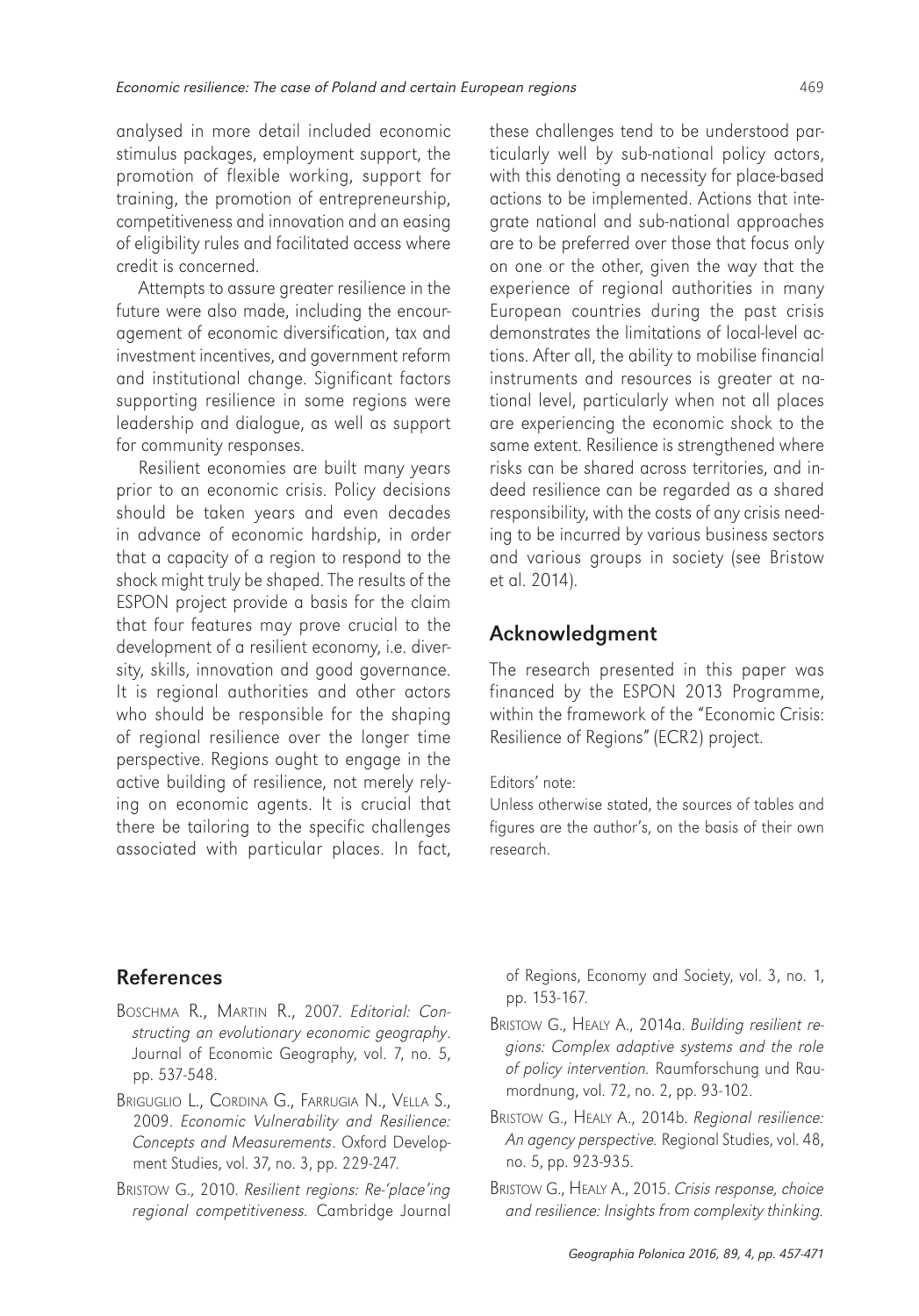Cambridge Journal of Regions, Economy and Society, vol. 8, no. 2, pp. 241-256.

- BRISTOW G., HEALY A., NORRIS L., KAFKALAS G., KAK-DERI Ch., SWASH A., CAREY H., SAGAN I., MASIK G., WINK R., KIRCHNER L., KOCH F., SPEDA D., SEN-SIER M., HARDING A., ESPENBERG K., SEPP V., VAR-BLANE U., 2014. ECR2 economic crisis: Resilience of regions. ESPON Applied Research, Final Report.
- BRISTOW G., WELLS P., 2005. Innovative discourse for sustainable local development: A critical analysis of eco-industrialism. International Journal of Innovation and Sustainable Development, vol. 1, no. 1-2, pp. 168-179.
- CHRISTOPHERSON S., MICHIE J., TYLER P., 2010. Regional resilience: Theoretical and empirical perspectives. Cambridge Journal of Regions, Economy and Society, vol. 3, no. 1, pp. 3-10.
- CSO, 2015. Central Statistical Office, www. http:// stat.gov.pl/ [11 July 2016]
- DAVIDSON D.J., 2010. The applicability of the concept of resilience to social systems: Some sources of optimism and nagging doubts. Society and Natural Resources, vol. 23, no. 12, pp. 1135-1149.
- DAVOUDI S., 2013. Resilience: A bridging concept or a dead end? Planning Theory and Practice, vol. 13, no. 2, pp. 299-307.
- FOLKE, C., 2006. Resilience: The emergence of a perspective for socialecological systems analyses. Global Environmental Change, vol. 16, no. 3, pp. 253-267.
- FOSTER K.A., 2007. A case study approach to understanding regional resilience. Berkeley: Institute of Urban and Regional Development. University of California [typescript].
- GIBBS D., DEUTZ P., PROCTOR, A., 2005. Industrial ecology and eco-industrial development: A potential, paradigm for local and regional development? Regional Studies, vol. 39, no. 2, pp. 171-183.
- GOLDSTEIN B.E., WESSELLS T.A., LEJANO, R., BUTLER W., 2015. Narrating resilience: Transforming urban systems through collaborative storytelling. Urban Studies, vol. 52, no. 7, pp. 1285-1303.
- GROCHOWSKI M., DUDEK-MAŃKOWSKA S., FUHR-MANN M., ZEGAR T., 2012. Sektor kreatywny w województwach pomorskim i kujawsko-pomorskim – raport z badań. Gdańsk: Agencja Rozwoju Pomorza.
- HAYTER R., 2004. Economic geography as dissenting institutionalism: The embeddedness, evolution and differentiation of regions. Geografiska Annaler: Series B. Human Geography, vol. 86, no. 2, pp. 95-115.
- HEALY A., BRISTOW G., 2013. Economic crisis and the structural funds. ESPON Applied Research Project ECR2. Economic crisis: Resilience of regions. Luxembourg, p. 1-12, https://www.espon. eu/export/sites/default/Documents/Projects/ AppliedResearch/ECR2/OD-ECR2-article\_Economic-Crisis-and-the-Structural-Funds.pdf [8 August 2016].
- HOLLING C.S., 1996. Engineering resilience versus ecological resilience [in:] P.C. Schulze (ed.), Engineering within ecological constraints, Washington D.C.: National Academy Press, pp. 31-44.
- HOPKINS R., LIPNAN P., 2008. The Transition Network Ltd: Who we are and what we do. Version 1.0, Devon: Transition Network Ltd, Totnes, [typescript].
- JACKSON T., 2009. Prosperity without growth? The transition to a sustainable economy. Report for the Sustainable Development Commission, London: Sustainable Development Commission, [typescript].
- KĘBŁOWSKI P., WELFE A., 2010. Estimation of the equilibrium exchange rate: The CHEER approach. Journal of International Money and Finance, vol. 29, no. 7, pp. 1385-1397.
- KOMORNICKI T., ZAUCHA J., SZEJGIEC B., WIŚNIEWSKI R., 2015. Export relations of local economy in changing situation – spatial analysis, Prace Geograficzne, 250, Warszawa: Instytut Geografii i Przestrzennego Zagospodarowania PAN.
- MACKINNON D., DERICKSON D., K., 2013. From resilience to resourcefulness: A critique of resilience policy and activism. Progress in Human Geography, vol. 37, no. 2, pp. 253-270.
- MARSHAL'S OFFICE OF THE POMORSKIE VOIVODESHIP, 2008. Foreign trade of Pomorskie Region in the years 2000-2006. Gdańsk.
- MASIK G., 2014. Economic resilience to crisis. The case study of the Pomorskie region in Poland. Economy & Business Journal of International Scientific Publications, vol. 8, no. 1, pp. 72-83.
- MASIK G., RZYSKI, S., 2014. Resilience of Pomorskie region to economic crisis. Bulletin of Geography. Socio-economic Series, vol. 25, no. 25, pp. 129-141.